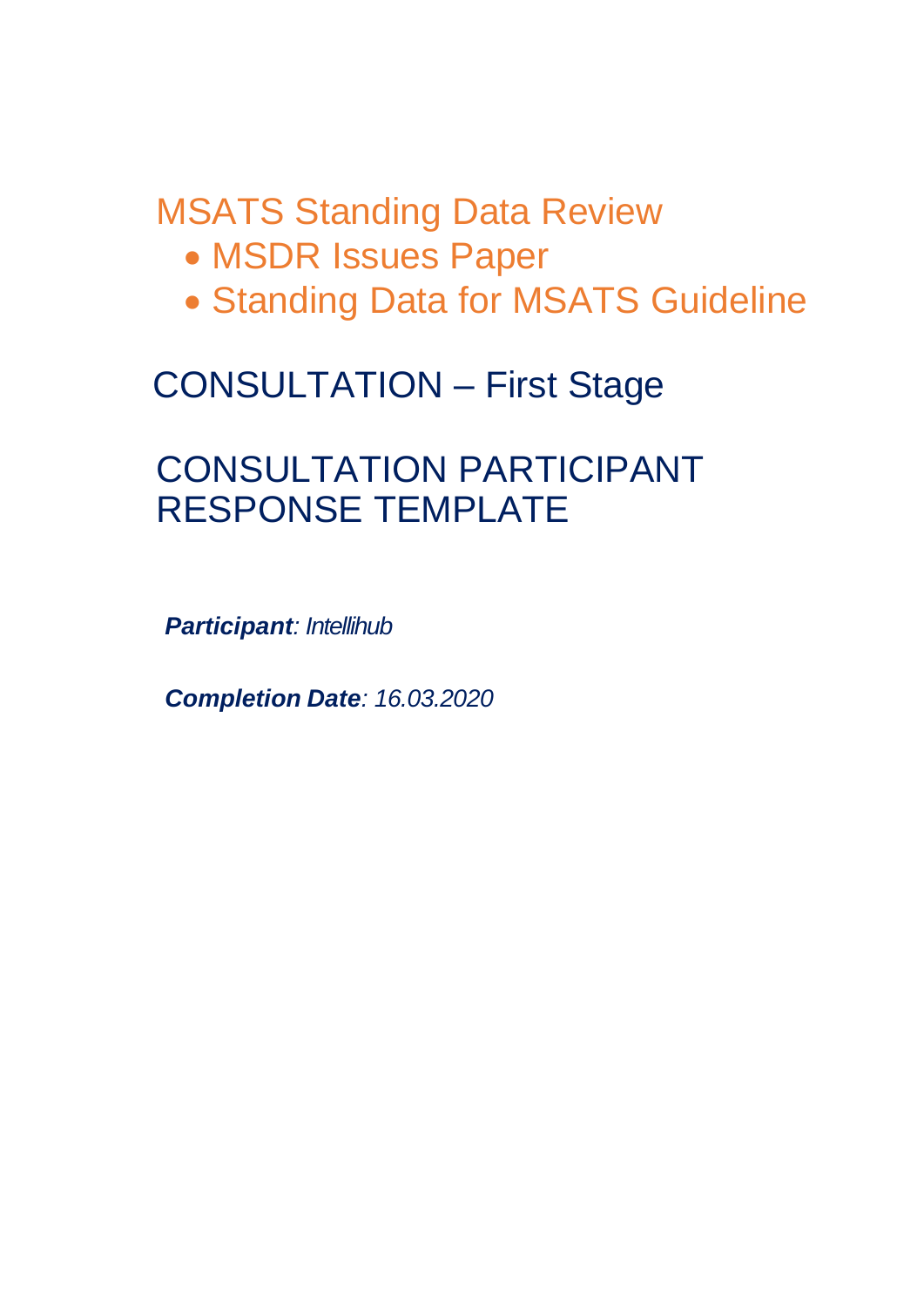# **Table of Contents**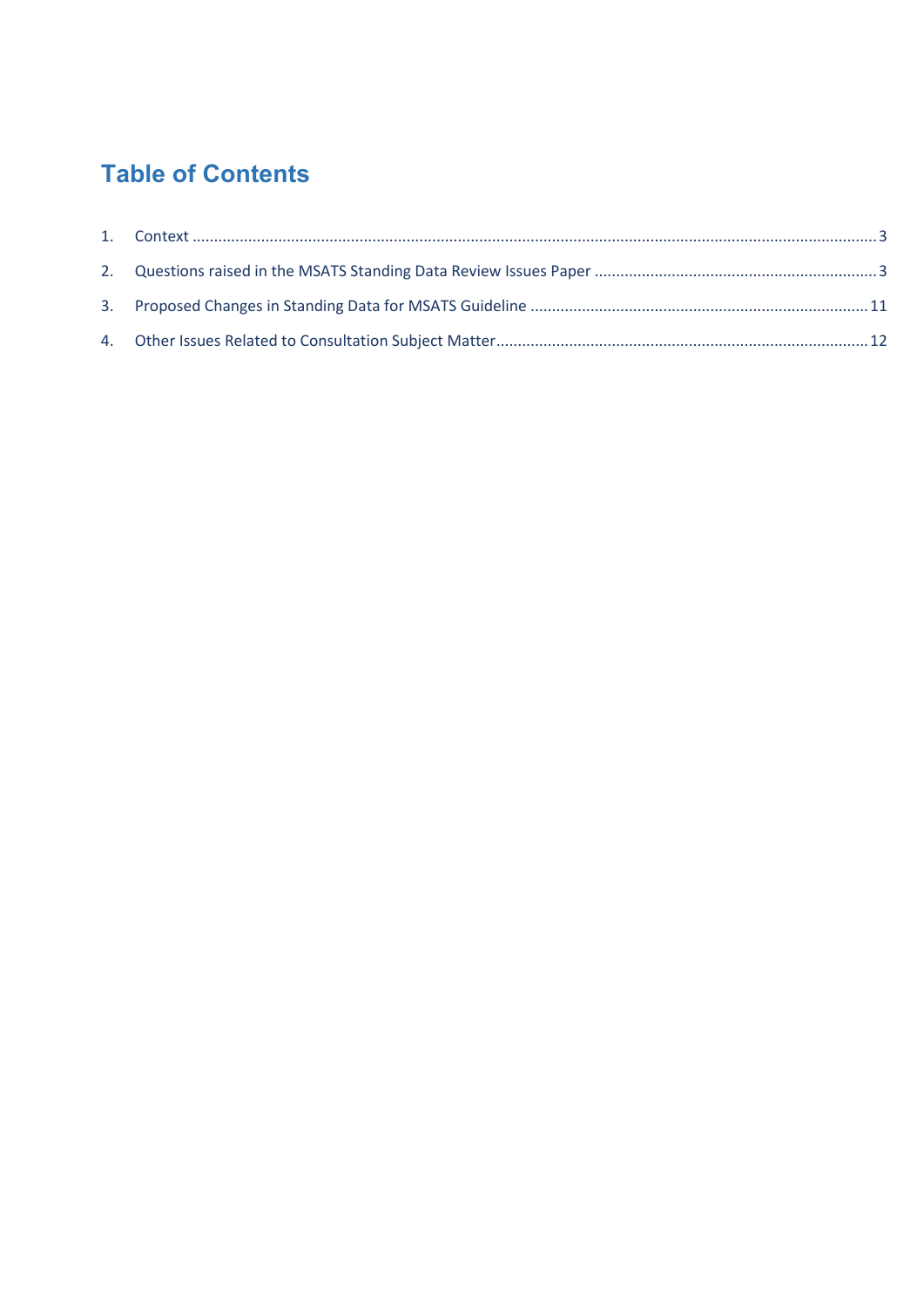## **1. Context**

This template is to assist stakeholders in giving feedback to the questions raised in the issues paper about the proposed changes to the MSATS Standing Data.

## **2. Questions raised in the MSATS Standing Data Review Issues Paper**

<span id="page-2-1"></span><span id="page-2-0"></span>

| <b>Information</b><br>Category                            | Question<br>No. | Question                                                                                                                      | <b>Participant Comments</b>                                                                                                                                                                                      |
|-----------------------------------------------------------|-----------------|-------------------------------------------------------------------------------------------------------------------------------|------------------------------------------------------------------------------------------------------------------------------------------------------------------------------------------------------------------|
| General<br>Metering<br><b>Installation</b><br>Information | 1.              | Do you support the addition of the Meter Malfunction<br>Exemption Number field to MSATS? If not, why not?                     | Yes. Only if it is populated by AEMO and it does<br>away with the need for the MC to advise all the<br>relevant participants because they will receive<br>an MSATS notification when this is field is<br>updated |
|                                                           | 2.              | Do you support the addition of the Meter Malfunction<br>Exemption Expiry Date field to MSATS? If not, why not?                | Yes. As above.                                                                                                                                                                                                   |
|                                                           | 3.              | If you do not support the addition of the suggested fields, do<br>you support the addition of the Meter Family Failure field? | Refer above.                                                                                                                                                                                                     |
|                                                           | 4.              | If you do not support the amendments proposed by AEMO,<br>which ones and why?                                                 | Yes. All of them                                                                                                                                                                                                 |

#### 2.1 Metering Installation Information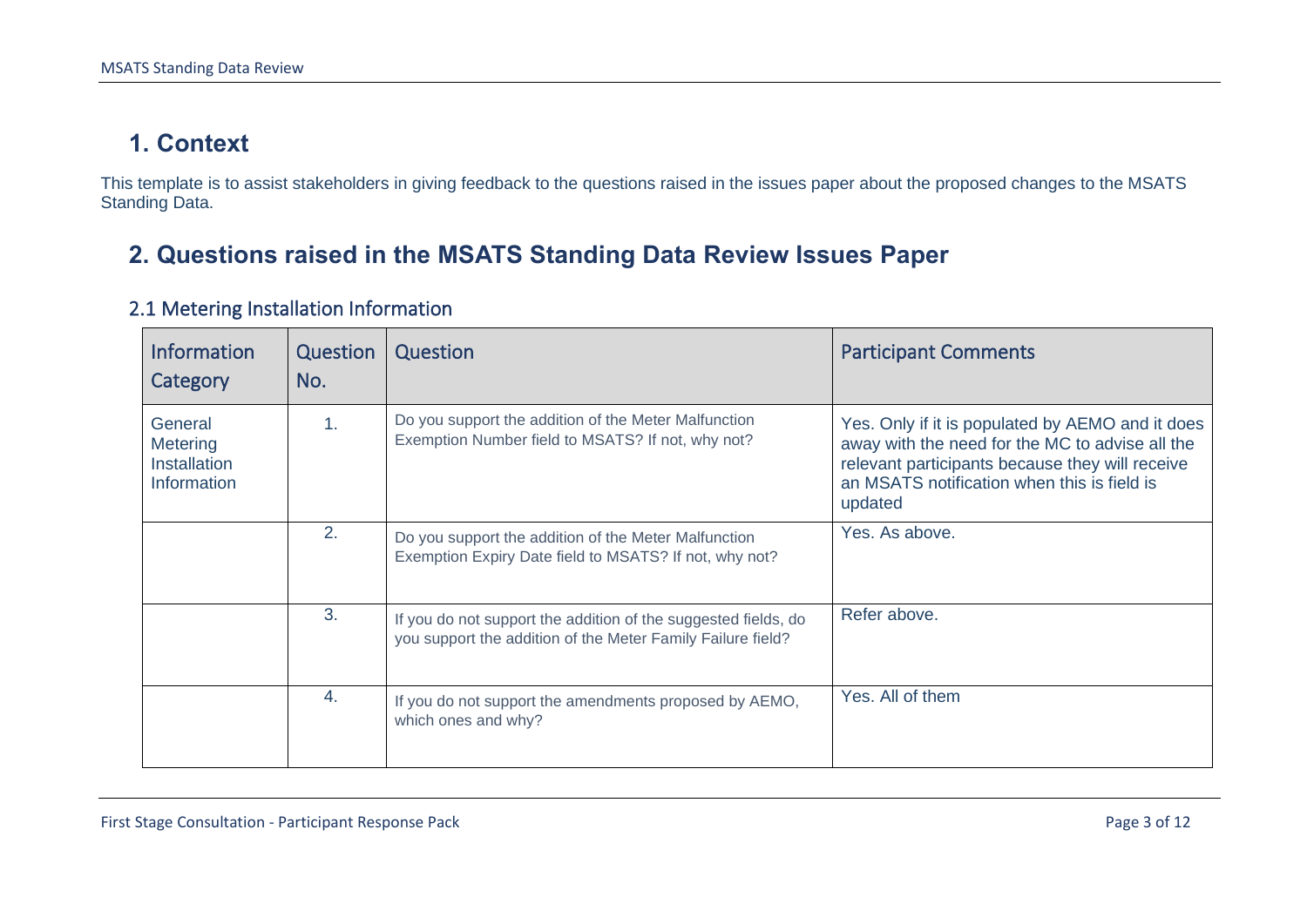| <b>Information</b><br>Category                                | Question<br>No. | Question                                                                                                                                                                                                                                                                                                                                                                                                                                | <b>Participant Comments</b> |
|---------------------------------------------------------------|-----------------|-----------------------------------------------------------------------------------------------------------------------------------------------------------------------------------------------------------------------------------------------------------------------------------------------------------------------------------------------------------------------------------------------------------------------------------------|-----------------------------|
|                                                               | 5.              | What enumerations can be made for the Meter Use codes that<br>would be useful for the market?                                                                                                                                                                                                                                                                                                                                           | N/A                         |
|                                                               | 6.              | There are several existing fields that AEMO proposes<br>removing from MSATS Standing Data. Do you see any value<br>in their retention for the market? If so, please outline it.<br>Meter Constant may be a relevant field for older<br>equipment as it refers to intrinsic constraint of meter in<br>Wh/pulse. Is there value to this field for the market<br>and if so is there another field that the constant could<br>be listed in? | <b>No</b>                   |
|                                                               | 7 <sub>1</sub>  | A majority of workshop attendees did not support the inclusion<br>of the aforementioned industry-proposed fields as they would<br>not provide value to the market as a whole. Are any of them<br>worth further consideration? If so, why and what value do they<br>add to the market?                                                                                                                                                   | <b>No</b>                   |
|                                                               | 8.              | Do you have any other comments regarding the general<br>Metering Installation Information fields?                                                                                                                                                                                                                                                                                                                                       | <b>No</b>                   |
| Metering<br>Installation<br><b>Transformer</b><br>Information | 9.              | Do you agree to AEMO's proposal with regards to splitting<br>transformer information into CT and VT?                                                                                                                                                                                                                                                                                                                                    | Yes                         |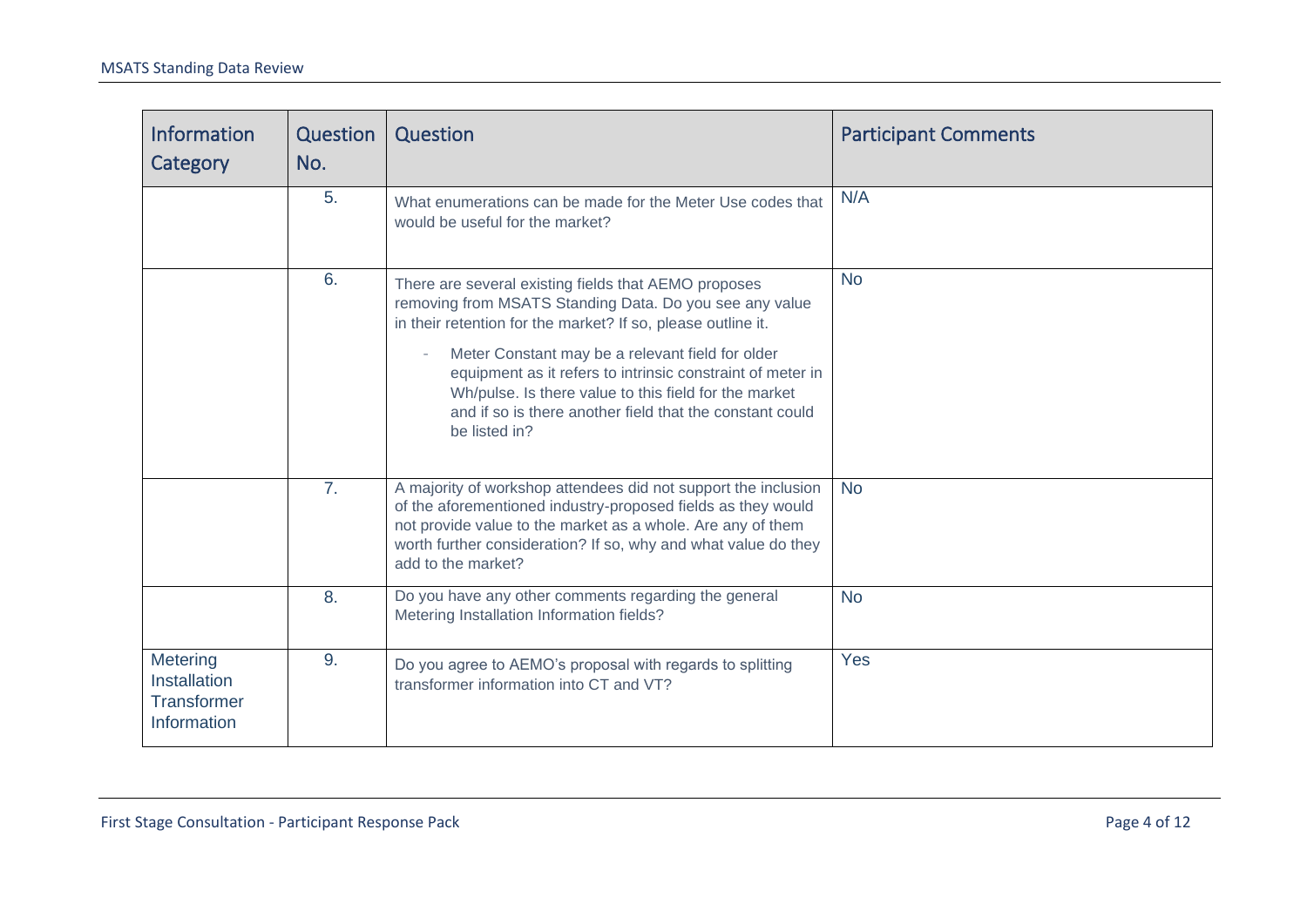| Information<br>Category              | Question<br>No. | Question                                                                                                                                                                                                                                                          | <b>Participant Comments</b>                                                                |
|--------------------------------------|-----------------|-------------------------------------------------------------------------------------------------------------------------------------------------------------------------------------------------------------------------------------------------------------------|--------------------------------------------------------------------------------------------|
|                                      | 10.             | Do you agree to AEMO's proposal with regards to adding new<br>transformer information fields which includes: CT/VT Accuracy<br>Class, CT/VT Last Test Date?                                                                                                       | Yes                                                                                        |
|                                      | 11.             | Do you agree with the validations proposed by AEMO for the<br>transformer information fields? If not, please provide other<br>types of validations that can be applied.                                                                                           | <b>Yes</b>                                                                                 |
|                                      | 12.             | Do you agree to not to add CT/VT serial number fields, and if<br>you do not agree, can you propose solutions for adding those<br>fields in (i.e. new NMI devices table) and will adding them<br>provide more benefit than costs to your business and<br>customers | Disagree. Providing the serial number can then<br>be mateched with the teste certificates. |
| <b>Register Level</b><br>Information | 13.             | Do you agree with amending the fields Controlled Load and<br>Time of Day to include enumerated list of values? If Yes, what<br>values can be in the enumerated list for the fields:<br><b>Controlled Load</b><br>Time of Day                                      | Yes                                                                                        |
|                                      | 14.             | Do you agree with AEMO's proposal to remove the following<br>fields?<br>Demand1                                                                                                                                                                                   | <b>Yes</b>                                                                                 |
|                                      |                 | Demand <sub>2</sub>                                                                                                                                                                                                                                               |                                                                                            |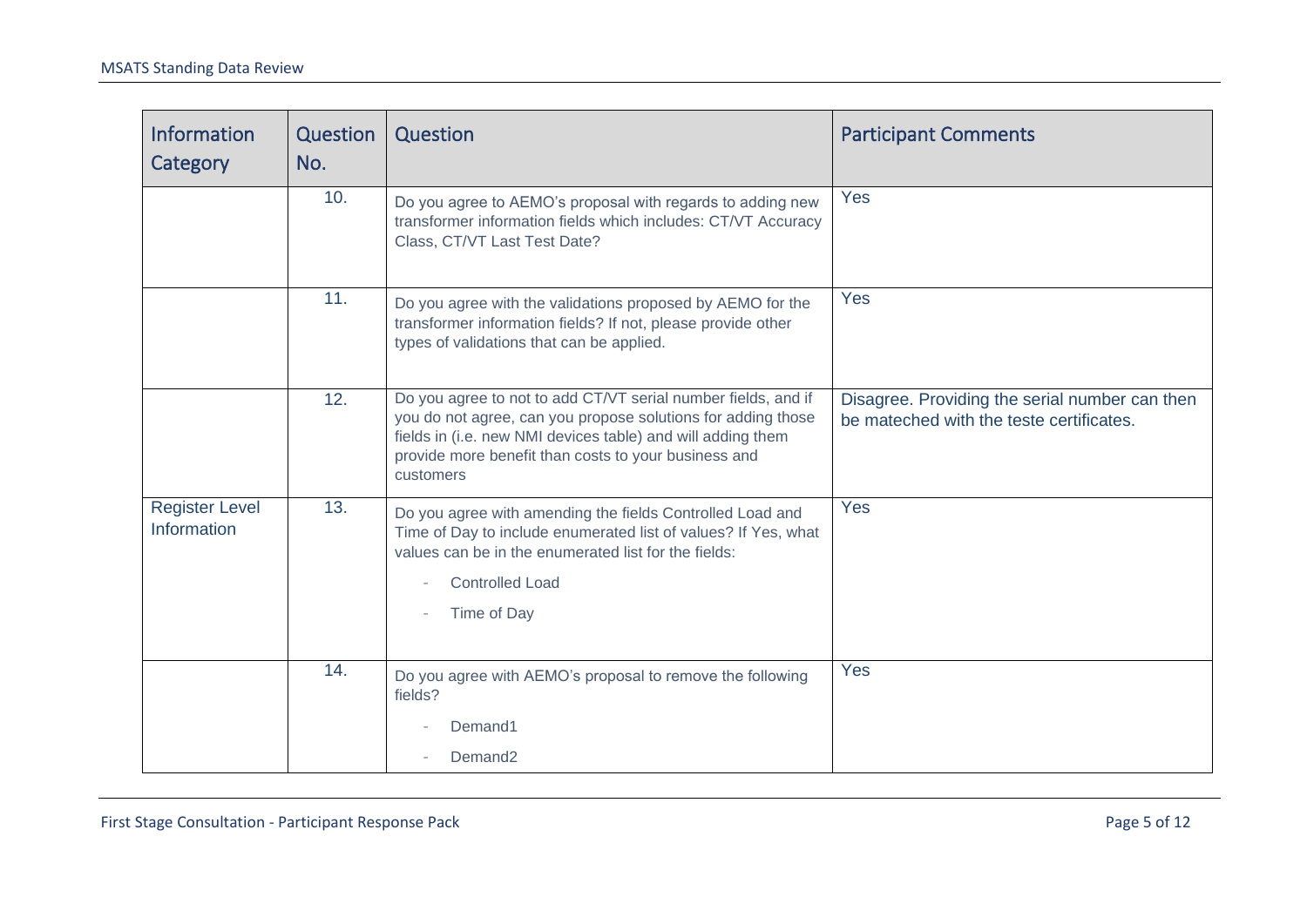| <b>Information</b><br><b>Category</b>                      | Question<br>No. | Question                                                                                                            | <b>Participant Comments</b>                                                                                                                                                                                                                                         |
|------------------------------------------------------------|-----------------|---------------------------------------------------------------------------------------------------------------------|---------------------------------------------------------------------------------------------------------------------------------------------------------------------------------------------------------------------------------------------------------------------|
|                                                            |                 | <b>Network Additional Information</b>                                                                               |                                                                                                                                                                                                                                                                     |
| Connection and<br>Metering point<br><b>Details</b>         | 15.             | Do you agree with the proposal to include the Connection<br>Configuration field as described above? Why/why not?    | Yes                                                                                                                                                                                                                                                                 |
|                                                            | 16.             | Are there any connection configurations that could not be<br>contained in the above Connection Configuration field? | N/A                                                                                                                                                                                                                                                                 |
| <b>Shared Isolation</b><br>Points Flag Field               | 17.             | Are the values sufficient? What additional information should<br>be provided, and how could it be validated?        | Yes                                                                                                                                                                                                                                                                 |
|                                                            | 18.             | Should "Unknown" be able to be changed into "Yes" / "No"?                                                           | Yes. What is the mechanism for changing the<br>status of the flag if the LNSP is responsible for it<br>but the MC/MP finds the site configured<br>differently or installs a meter isolation link which<br>means the sites shared isolation point status<br>changes? |
| <b>Metering</b><br>Installation<br>Location<br>Information | 19.             | Do you support the deletion of Additional Site Information?                                                         | Yes                                                                                                                                                                                                                                                                 |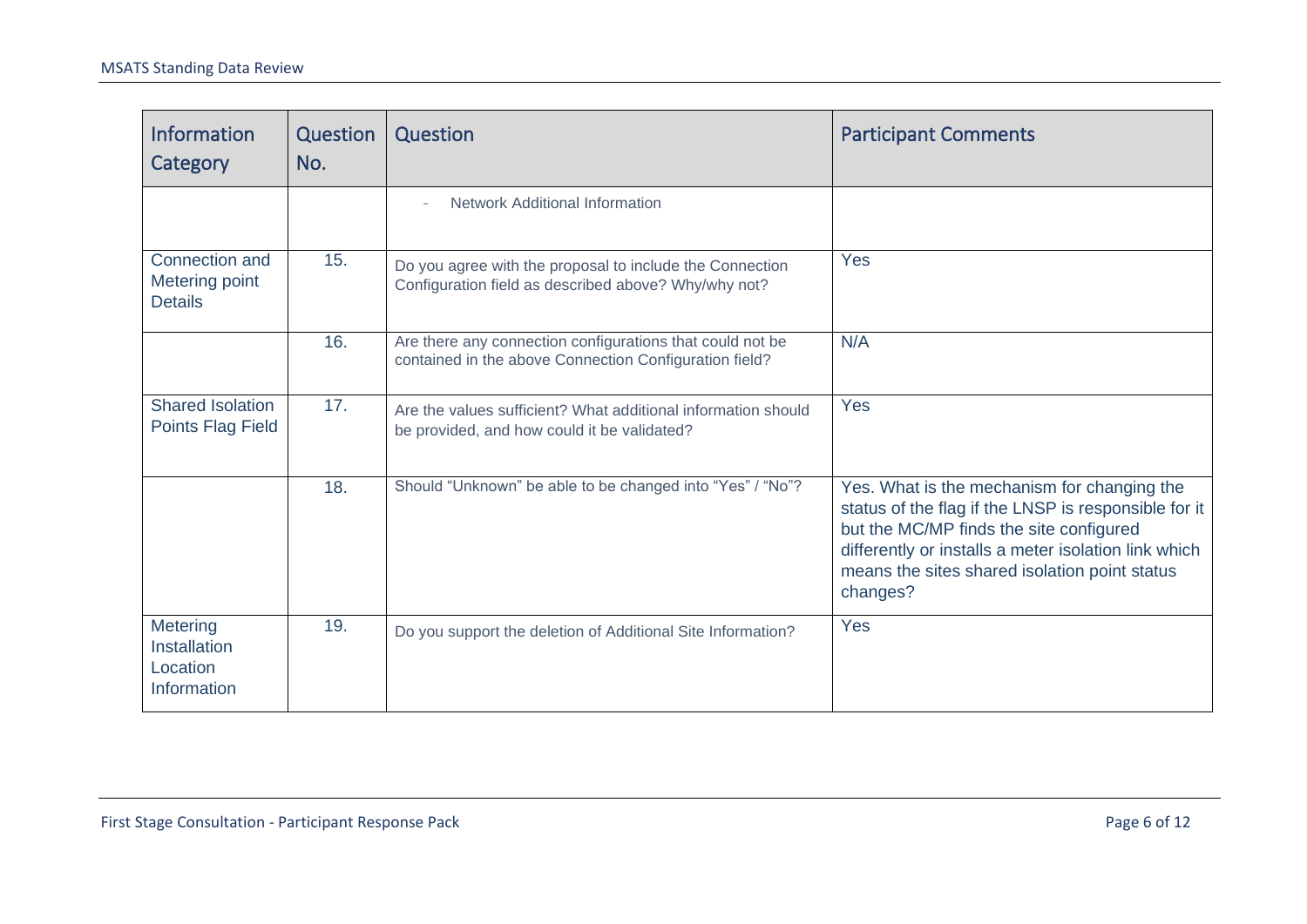| <b>Information</b><br>Category | Question<br>No. | Question                                                                                                                                                                                                                                        | <b>Participant Comments</b>                                                                                                   |
|--------------------------------|-----------------|-------------------------------------------------------------------------------------------------------------------------------------------------------------------------------------------------------------------------------------------------|-------------------------------------------------------------------------------------------------------------------------------|
|                                | 20.             | Are there any pieces of information that would be useful to<br>explicitly flag for inclusion in the Meter Location field? (these<br>can be included in the definition of the field)                                                             | Not specifically since all the data in the<br>additional site information field will be<br>transferred to the meter location. |
|                                | 21.             | Does your organisation support the mandatory provision of<br>GPS coordinates for all rural sites?                                                                                                                                               | Yes                                                                                                                           |
|                                | 22.             | If the provision of GPS coordinates for all rural NMIs were<br>made mandatory, does your organisation support the use of<br>"Designated regional area postcodes" to define "rural"? If not,<br>what alternative would your organisation prefer? | Yes                                                                                                                           |
|                                | 23.             | Does your organisation support the mandatory provision of<br>GPS coordinates for any sites with an MRIM meter?                                                                                                                                  | Why have MRIM's been singeled out here?                                                                                       |
|                                | 24.             | Does your organisation support the mandatory provision of<br>GPS coordinates for any new installations?                                                                                                                                         | Yes                                                                                                                           |
|                                | 25.             | Does your organisation believe that the provision of this<br>information should be made mandatory for any other<br>scenarios?                                                                                                                   | Yes                                                                                                                           |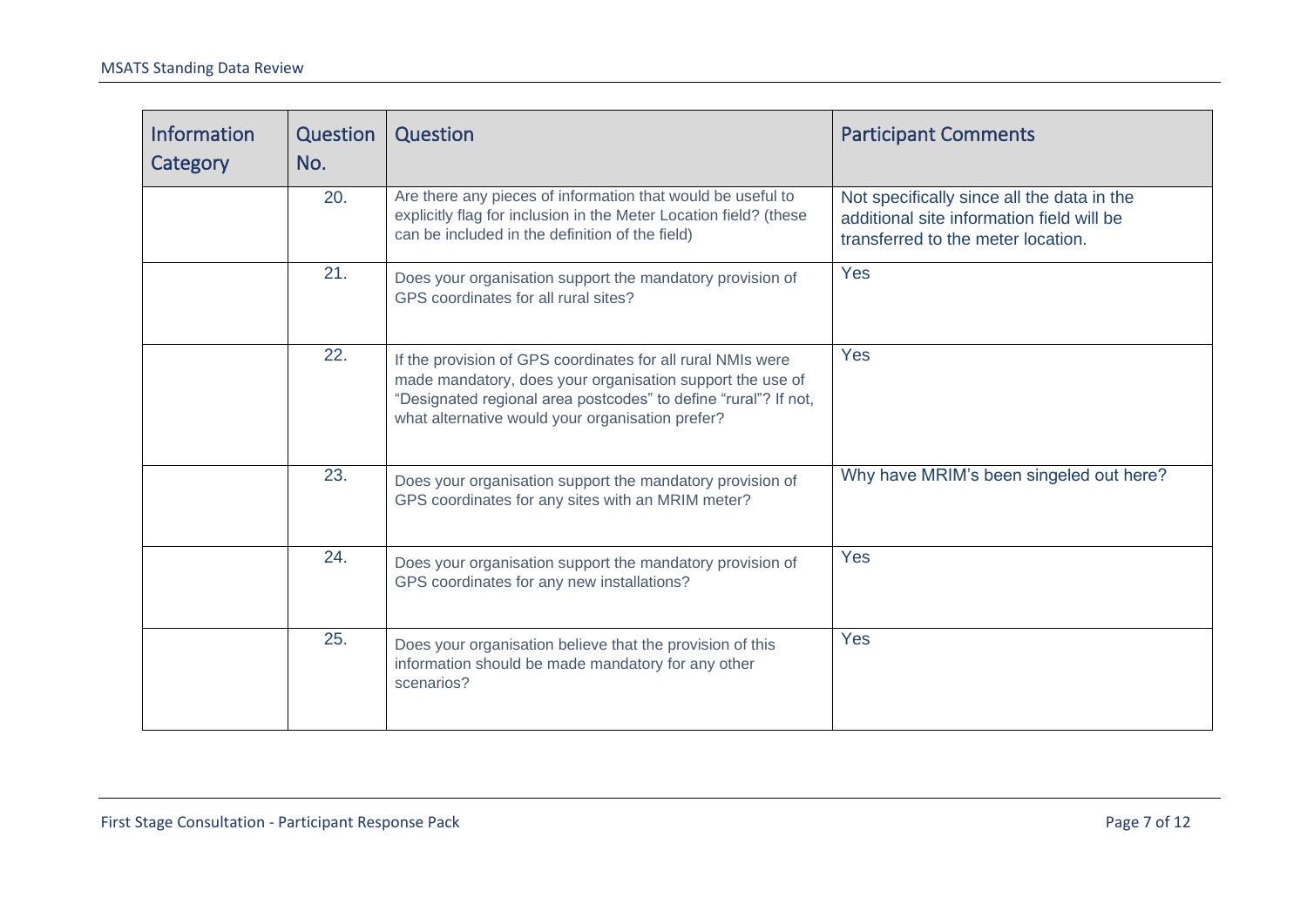| <b>Information</b><br>Category                       | Question<br>No. | Question                                                                                                                                                                                                                                                                                                                                                                                          | <b>Participant Comments</b>                                                          |
|------------------------------------------------------|-----------------|---------------------------------------------------------------------------------------------------------------------------------------------------------------------------------------------------------------------------------------------------------------------------------------------------------------------------------------------------------------------------------------------------|--------------------------------------------------------------------------------------|
|                                                      | 26.             | Does your organisation believe that the provision of this<br>information should be made required for any other scenarios?                                                                                                                                                                                                                                                                         | <b>Sure</b>                                                                          |
|                                                      | 27.             | Bearing in mind that GPS coordinates to four decimal places<br>allow identification to the nearest 10 metres, that GPS<br>coordinates to five decimal places allows identification to the<br>nearest metre, and that GPS coordinates to six decimal<br>places allows identification to the nearest 10 centimetres, if<br>the field is added should it be to four, five, or six decimal<br>places? | 6                                                                                    |
| Meter Read and<br><b>Estimation</b><br>Information   | 28.             | Do you agree with AEMO's proposal to amend or remove the<br>meter read and estimation information as per the proposal<br>above, if not please specify which ones you do not agree with<br>and why?                                                                                                                                                                                                | Yes. Why is the NSRD only 'required' for<br>manually read meters why not 'mandatory' |
| <b>Meter</b><br><b>Communications</b><br>Information | 29.             | Do you agree with AEMO's proposal to remove the meter<br>communications information fields as per the proposal above,<br>if not please specify which ones you do not agree with and<br>why?                                                                                                                                                                                                       | <b>Yes</b>                                                                           |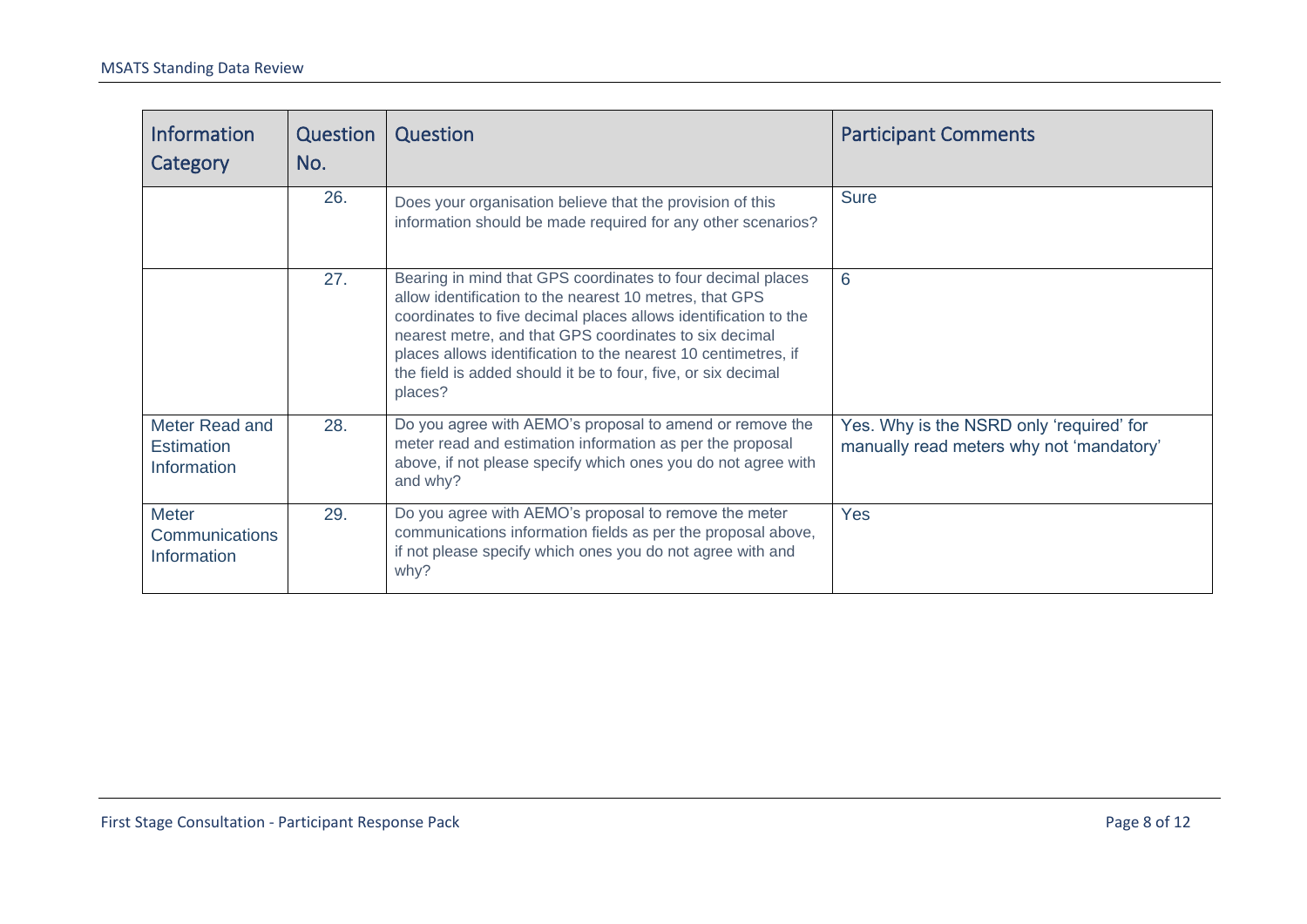#### 2.2 NMI details

| <b>Information</b><br>Category     | Question<br>No. | Question                                                                                                                                                                                                                                                                | <b>Participant Comments</b>                                                                                                                                          |
|------------------------------------|-----------------|-------------------------------------------------------------------------------------------------------------------------------------------------------------------------------------------------------------------------------------------------------------------------|----------------------------------------------------------------------------------------------------------------------------------------------------------------------|
| <b>Address</b><br><b>Structure</b> | 30.             | Do you agree with the proposal to remove unstructured<br>address fields, following a period for data holders to clean<br>their existing data?                                                                                                                           | Yes. Only if every address scenario can be<br>catered for in the structured address fields. Has<br>every Australian property been allocated a<br>structured address? |
|                                    | 31.             | Are there any reasons to keep the Unstructured Address<br>fields, given that additional locational information (e.g. "pump<br>by the dam") can be provided in other fields, e.g. Location<br>Descriptor where we have proposed to lengthen the<br>characters available? | As above.                                                                                                                                                            |
|                                    | 32.             | Do you agree with the proposal to add G-NAF PID to MSATS<br>if the data were populated by AEMO on the basis of structured<br>address (as is currently done for DPIDs) and thereafter by<br>LNSPs?                                                                       | <b>Yes</b>                                                                                                                                                           |
|                                    | 33.             | Do you agree with the proposal to add G-NAF PID to MSATS<br>if the data were populated entirely by LNSPs?                                                                                                                                                               | Yes                                                                                                                                                                  |
|                                    | 34.             | If AEMO were to add the G-NAF PID field (which would<br>uniquely identify a physical address), do participants believe<br>there is use in keeping the DPID field?                                                                                                       | <b>No</b>                                                                                                                                                            |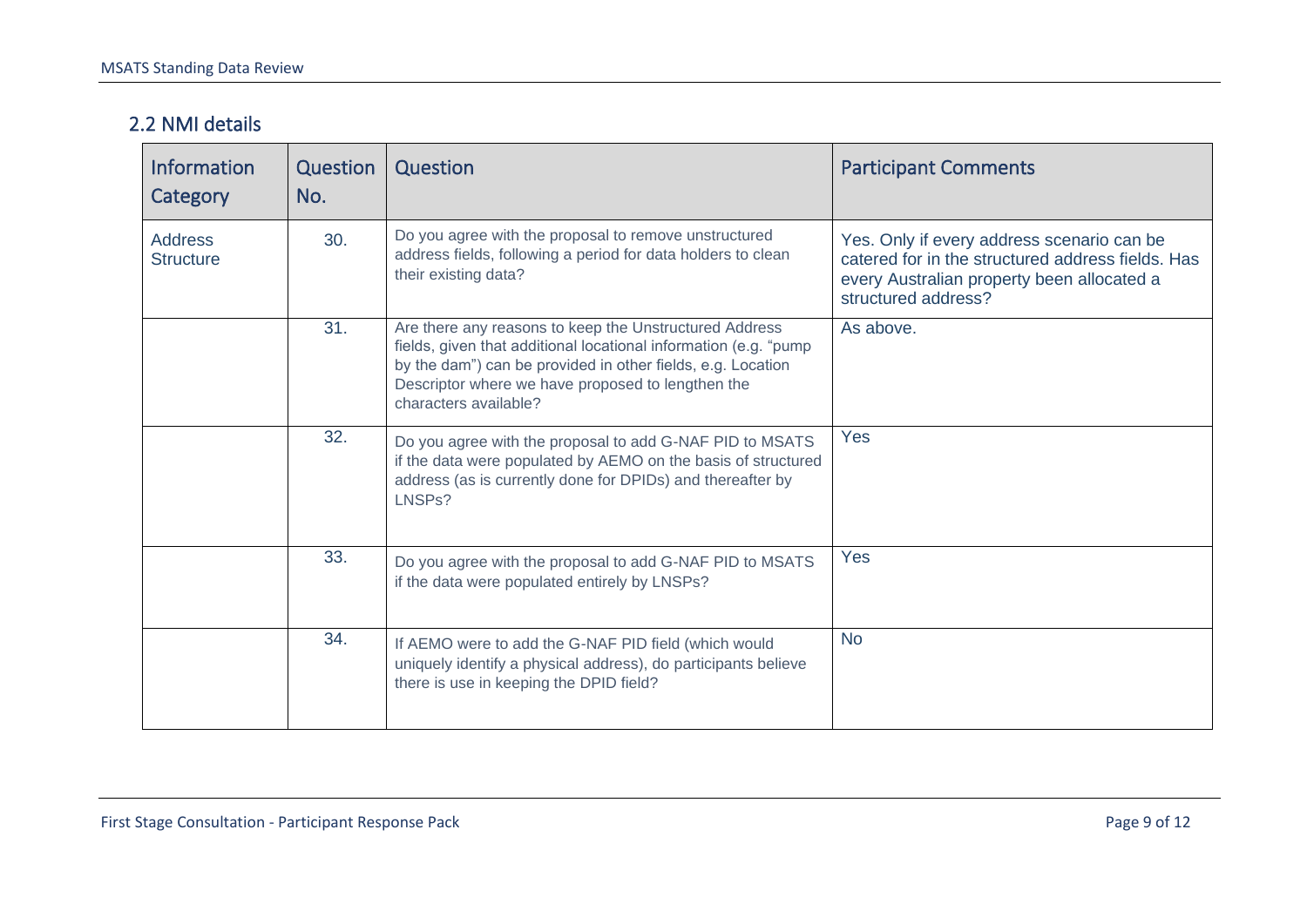| <b>Information</b><br>Category                      | Question<br>No. | Question                                                                                                   | <b>Participant Comments</b> |
|-----------------------------------------------------|-----------------|------------------------------------------------------------------------------------------------------------|-----------------------------|
|                                                     | 35.             | Would your organisation support adding Section Number and<br>DP Number if G-NAF PID were also to be added? | <b>No</b>                   |
|                                                     | 36.             | Would your organisation support adding Section Number and<br>DP Number if G-NAF PID were not to be added?  | <b>No</b>                   |
| <b>Feeder Class</b>                                 | 37.             | Do you agree with the proposal to make Feeder Class<br>required for the jurisdiction of Queensland?        | Yes                         |
| <b>Transmission</b><br>Node Identifier <sub>2</sub> | 38.             | Do you agree with the proposal to introduce TNI2?                                                          | Yes                         |

#### 2.3 NER Schedule 7.1

| <b>Information</b><br>Category         | Question<br>No. | Question                                                                                     | <b>Participant Comments</b> |
|----------------------------------------|-----------------|----------------------------------------------------------------------------------------------|-----------------------------|
| <b>NER Schedule</b><br>7.1 Rule Change | 39.             | Do you see any benefit in Schedule 7.1 remaining as-is? If so,<br>please detail the benefit. | <b>No</b>                   |
|                                        | 40.             | Do you support AEMO's proposal? If you do not, please detail<br>why.                         | Yes                         |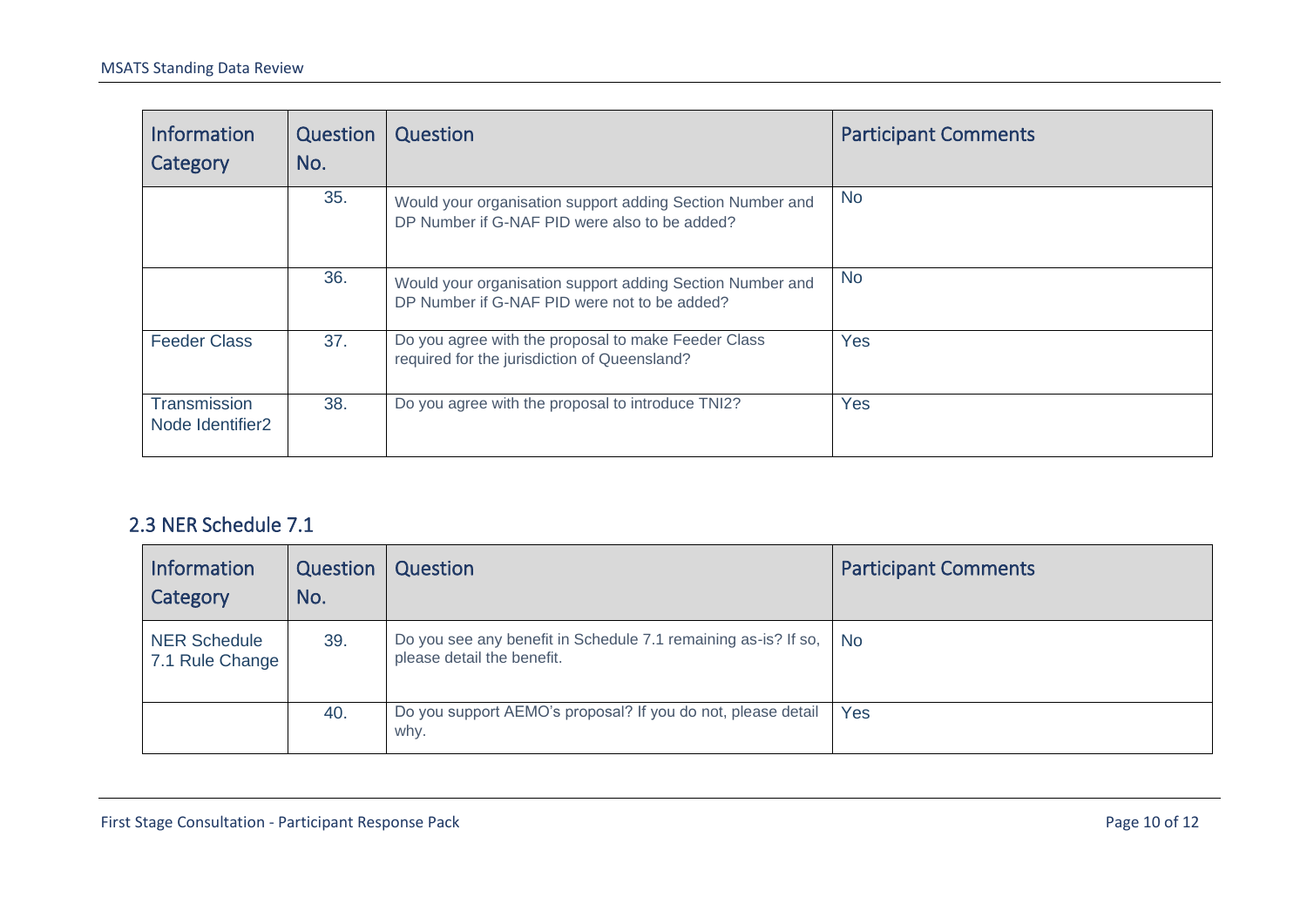| <b>Information</b><br>Category                                                           | Question<br>No. | Question                                                                                                                                                                     | <b>Participant Comments</b> |
|------------------------------------------------------------------------------------------|-----------------|------------------------------------------------------------------------------------------------------------------------------------------------------------------------------|-----------------------------|
| <b>Fields</b><br>referenced in the<br>NER that are not<br>implemented in<br><b>MSATS</b> | 41.             | Do you see any benefit in adding the aforementioned fields to<br>MSATS? If so, in which table would you propose they be<br>added and how can the quality of data be ensured? | <b>No</b>                   |

# **3. Proposed Changes in Standing Data for MSATS Guideline**

<span id="page-10-0"></span>

| Section No/Field Name | <b>Participant Comments</b> |
|-----------------------|-----------------------------|
|                       |                             |
|                       |                             |
|                       |                             |
|                       |                             |